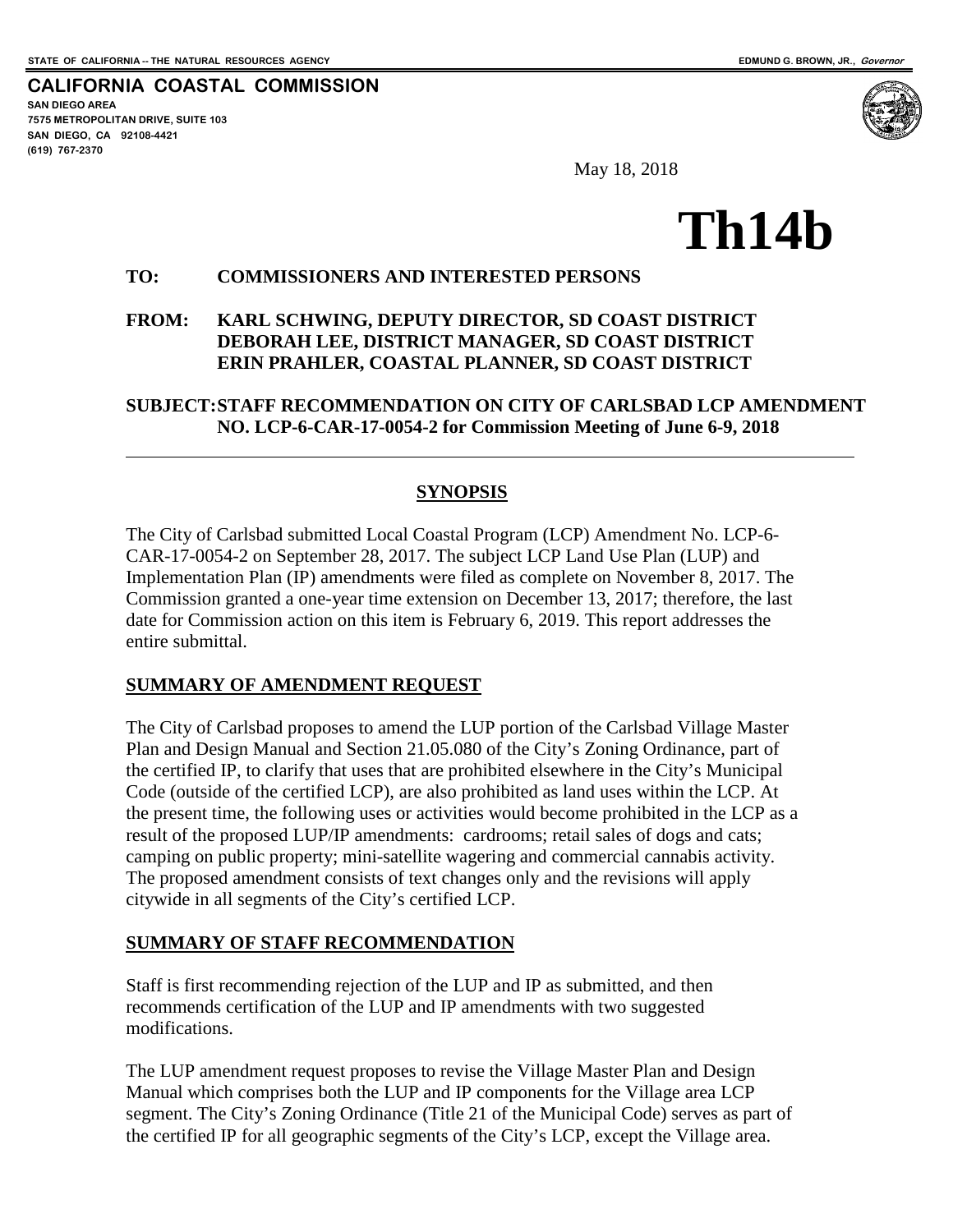Most of the remaining Municipal Code titles are not part of the LCP. The City's Zoning Ordinance is identified as a "permissive" code, which contrary to plain language, means that all uses not expressly allowed in the Zoning Ordinance are prohibited. Other portions of the Municipal Code also regulate or prohibit certain activities, including cardrooms (Chapter 5.12), retail sales of dogs and cats (Chapter 7.16), camping on public property (Chapter 8.36), mini-satellite wagering (Chapter 8.80), and commercial cannabis activity (Chapter 8.90).

The intent of the proposed LUP and IP amendments is to clarify how land uses or activities prohibited by other provisions of the Municipal Code relate to the land use regulations of the Village Master Plan and Design Manual and the Zoning Ordinance. However, as proposed by this amendment request, when the City Council acts to prohibit land uses in other chapters of the Municipal Code that are not part of the certified LCP, those land uses would automatically become prohibited within the LCP without benefit of an LCP amendment. Prospective land use changes could raise Coastal Act policy issues relative to public access, priority uses or the permissibility of certain uses in sensitive areas. Therefore, any change in land use must be reviewed and found by the Commission to be consistent with the Coastal Act or City's certified LUP through an LCP amendment. To ensure that such review occurs, the suggested modifications clarify that only the prohibitions already enacted within other sections of the Municipal Code at the present time are also now being prohibited in the LCP. This would add the prohibitions on cardrooms, retail sales of dogs and cats, camping on public property, mini-satellite wagering, and commercial cannabis activity to the City's LCP. Any land use prohibition adopted in the future, however, will require an LCP amendment approved by the Commission before the provision could become effective within the coastal zone.

The appropriate resolutions and motions begin on Page 5. The suggested modifications begin on Page 7. The findings for denial of the Land Use Plan Amendment as submitted begin on Page 8. The findings for approval of the plan, if modified, begin on Page 10. The findings for denial of the Implementation Plan Amendment as submitted begin on Page 12. The findings for approval of the plan, if modified, begin on Page 14.

# **ADDITIONAL INFORMATION**

 $\overline{a}$ 

Further information on the City of Carlsbad LCP Amendment No. LCP-6-CAR-17-0054- 2 may be obtained from Erin Prahler, Coastal Planner, at (619) 767-2370.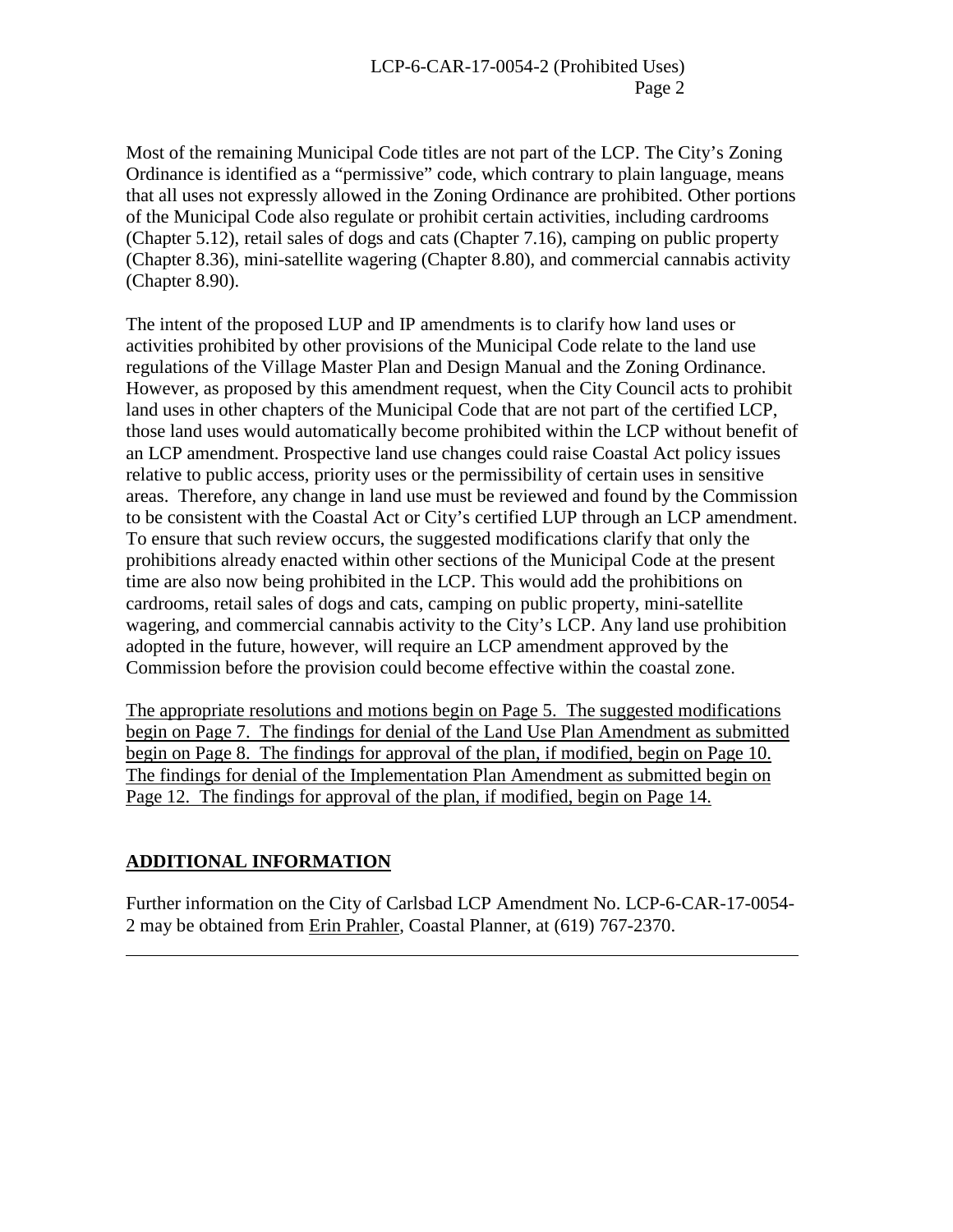# **EXHIBITS**

[Exhibit 1 – City Council Resolution No.2017-182](https://documents.coastal.ca.gov/reports/2018/6/14B/14B-6-2018-exhibits.pdf) 

[Exhibit 2 – City Council Ordinance No. CS-325](https://documents.coastal.ca.gov/reports/2018/6/14B/14B-6-2018-exhibits.pdf) 

[Exhibit 3 – Proposed Text Changes in Strikeout/Underline](https://documents.coastal.ca.gov/reports/2018/6/14B/14B-6-2018-exhibits.pdf) 

[Exhibit 4 – Chapter 5.12 Cardrooms](https://documents.coastal.ca.gov/reports/2018/6/14B/14B-6-2018-exhibits.pdf) 

[Exhibit 5 – Chapter 7.16 Retail Sales of Dogs and Cats](https://documents.coastal.ca.gov/reports/2018/6/14B/14B-6-2018-exhibits.pdf) 

[Exhibit 6 – Chapter 8.36 Camping on Public Property](https://documents.coastal.ca.gov/reports/2018/6/14B/14B-6-2018-exhibits.pdf) 

[Exhibit 7 – Chapter 8.80 Mini-Satellite Wagering](https://documents.coastal.ca.gov/reports/2018/6/14B/14B-6-2018-exhibits.pdf)

[Exhibit 8 – Chapter 8.90 Cannabis](https://documents.coastal.ca.gov/reports/2018/6/14B/14B-6-2018-exhibits.pdf)

# **APPENDICES**

Appendix A – Substantive File Documents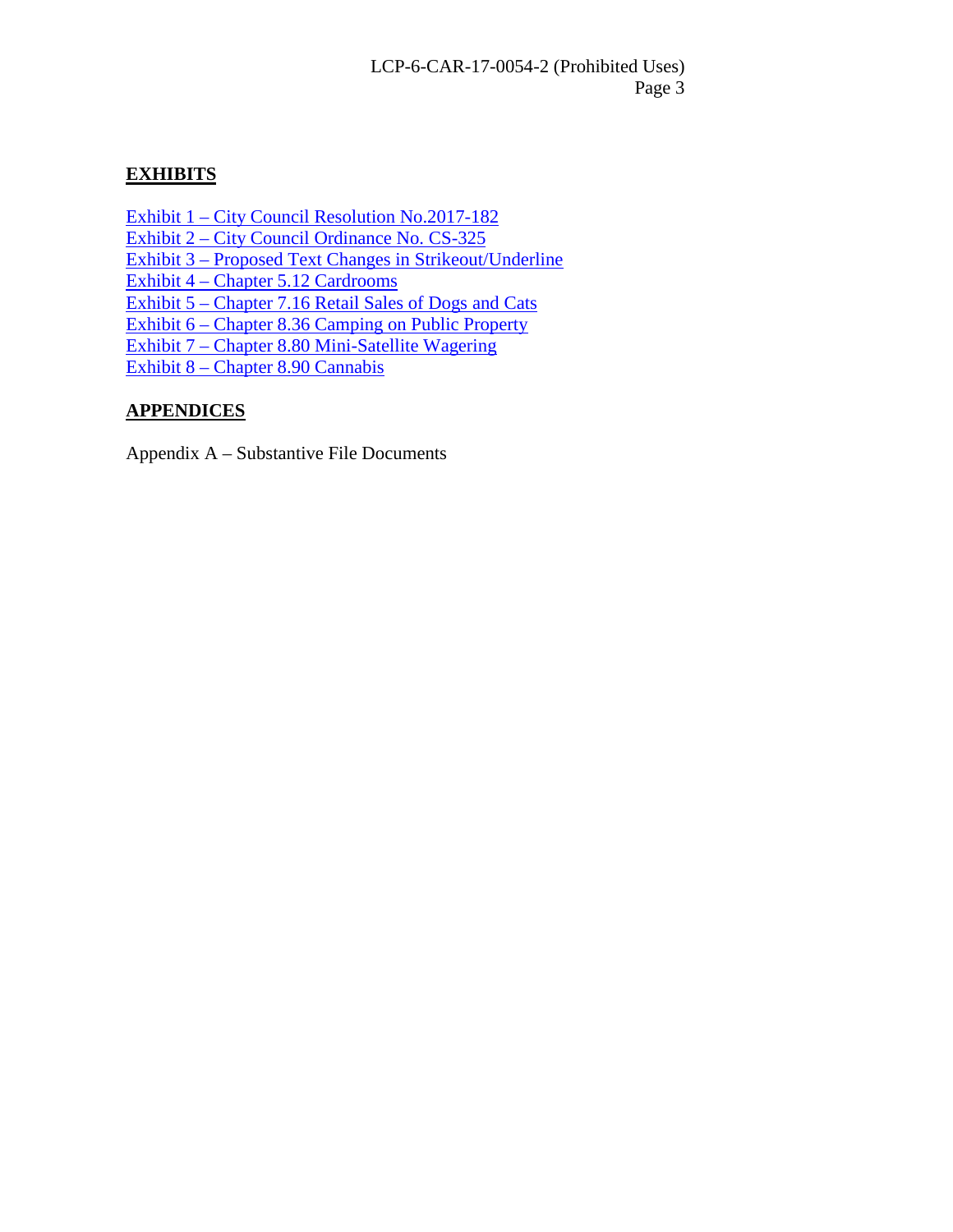# **PART I. OVERVIEW**

# **A. LCP HISTORY**

The City of Carlsbad's certified LCP contains six geographic segments as follows: Agua Hedionda, Mello I, Mello II, West Batiquitos Lagoon/Sammis Properties, East Batiquitos Lagoon/Hunt Properties, and Village Area. Pursuant to Sections 30170(f) and 30171 of the Public Resources Code, the Coastal Commission prepared and approved two portions of the LCP, the Mello I and II segments in 1980 and 1981, respectively. The West Batiquitos Lagoon/Sammis Properties segment was certified in 1985. The East Batiquitos Lagoon/Hunt Properties segment was certified in 1988. The Village Redevelopment Area LCP was certified in 1988; the City has been issuing coastal development permits there since that time. On October 21, 1997, the City assumed permit jurisdiction and has been issuing coastal development permits for all segments except Agua Hedionda. The Agua Hedionda LCP segment is a deferred certification area until an implementation plan for that segment is certified. This LUP and IP amendment request affects all segments of the City's coastal zone.

#### **B. STANDARD OF REVIEW**

The standard of review for land use plans, or their amendments, is found in Section 30512 of the Coastal Act. This section requires the Commission to certify an LUP or LUP amendment if it finds that it meets the requirements of and conforms with Chapter 3 of the Coastal Act. Specifically, it states:

#### Section 30512

 $\overline{a}$ 

(c) The Commission shall certify a land use plan, or any amendments thereto, if it finds that a land use plan meets the requirements of, and is in conformity with, the policies of Chapter 3 (commencing with Section 30200). Except as provided in paragraph  $(1)$  $(1)$  $(1)$  of subdivision  $(a)^{1}$ , a decision to certify shall require a majority vote of the appointed membership of the Commission.

Pursuant to Section 30513 of the Coastal Act, the Commission may only reject zoning ordinances or other implementing actions, as well as their amendments, on the grounds that they do not conform with, or are inadequate to carry out, the provisions of the certified land use plan. The Commission shall take action by a majority vote of the Commissioners present.

In those cases when a local government approves implementing ordinances in association with a land use plan amendment and both are submitted to the Commission for certification as part of one LCP amendment, pursuant to Section 13542(c) of the Commission's regulations, the standard of review of the implementing actions shall be the land use plan most recently certified by the Commission. Thus, if the land use plan is

<span id="page-3-0"></span><sup>&</sup>lt;sup>1</sup> Section 30512(a) sets a significant issue procedure for original LUP submittals.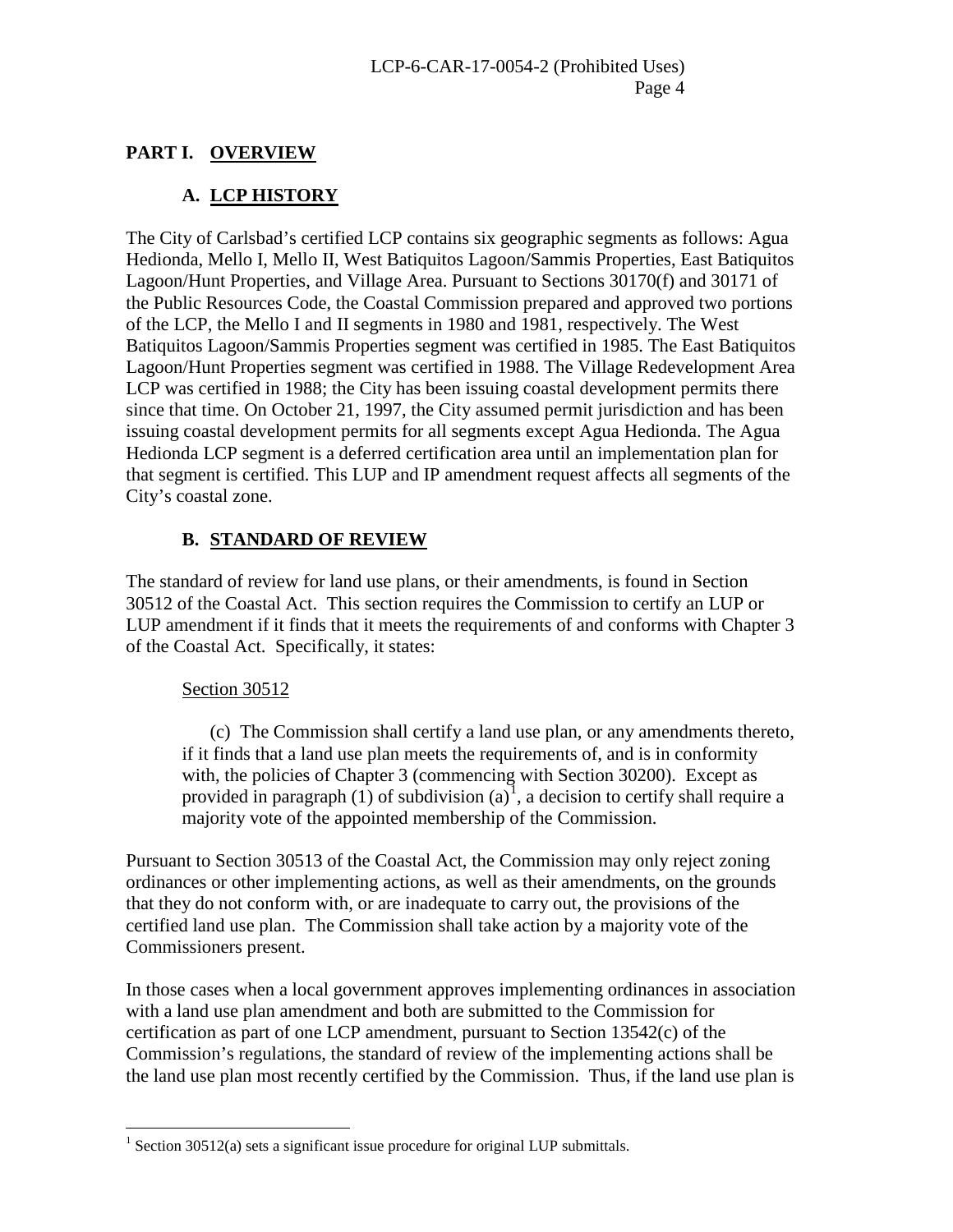conditionally certified subject to local government acceptance of the suggested modifications, the standard of review shall be the conditionally certified land use plan.

# **C. PUBLIC PARTICIPATION**

Section 30503 of the Coastal Act requires local governments to provide the public with maximum opportunities to participate in the development of the LCP amendment prior to its submittal to the Commission for review. The City held Planning Commission and City Council meetings on July 19, 2017 and September 12, 2017 with regard to the subject amendment request. All of those local hearings were duly noticed to the public. Notice of the subject amendment has been distributed to all known interested parties.

# **PART II. LOCAL COASTAL PROGRAM SUBMITTAL - RESOLUTIONS**

Following a public hearing, staff recommends the Commission adopt the following resolutions and findings. The appropriate motion to introduce the resolution and a staff recommendation are provided just prior to each resolution.

## **I. MOTION I:** *I move that the Commission certify Land Use Plan Amendment No. LCP-6-CAR-17-0054-2 for the City of Carlsbad as submitted.*

# **STAFF RECOMMENDATION OF DENIAL OF CERTIFICATION:**

Staff recommends a **NO** vote on the motion. Failure of this motion will result in denial of the land use plan amendment as submitted and adoption of the following resolution and findings. The motion passes only by an affirmative vote of a majority of the appointed Commissioners.

## **RESOLUTION TO DENY CERTIFICATION OF LAND USE PLAN AMENDMENT AS SUBMITTED:**

The Commission hereby denies certification of the Land Use Plan Amendment for the City of Carlsbad as submitted and finds for the reasons discussed below that the submitted Land Use Plan Amendment fails to meet the requirements of and does not conform to the policies of Chapter 3 of the California Coastal Act. Certification of the plan would not comply with the California Environmental Quality Act because there are feasible alternatives or mitigation measures that would substantially lessen any significant adverse impact which the Land Use Plan Amendment may have on the environment.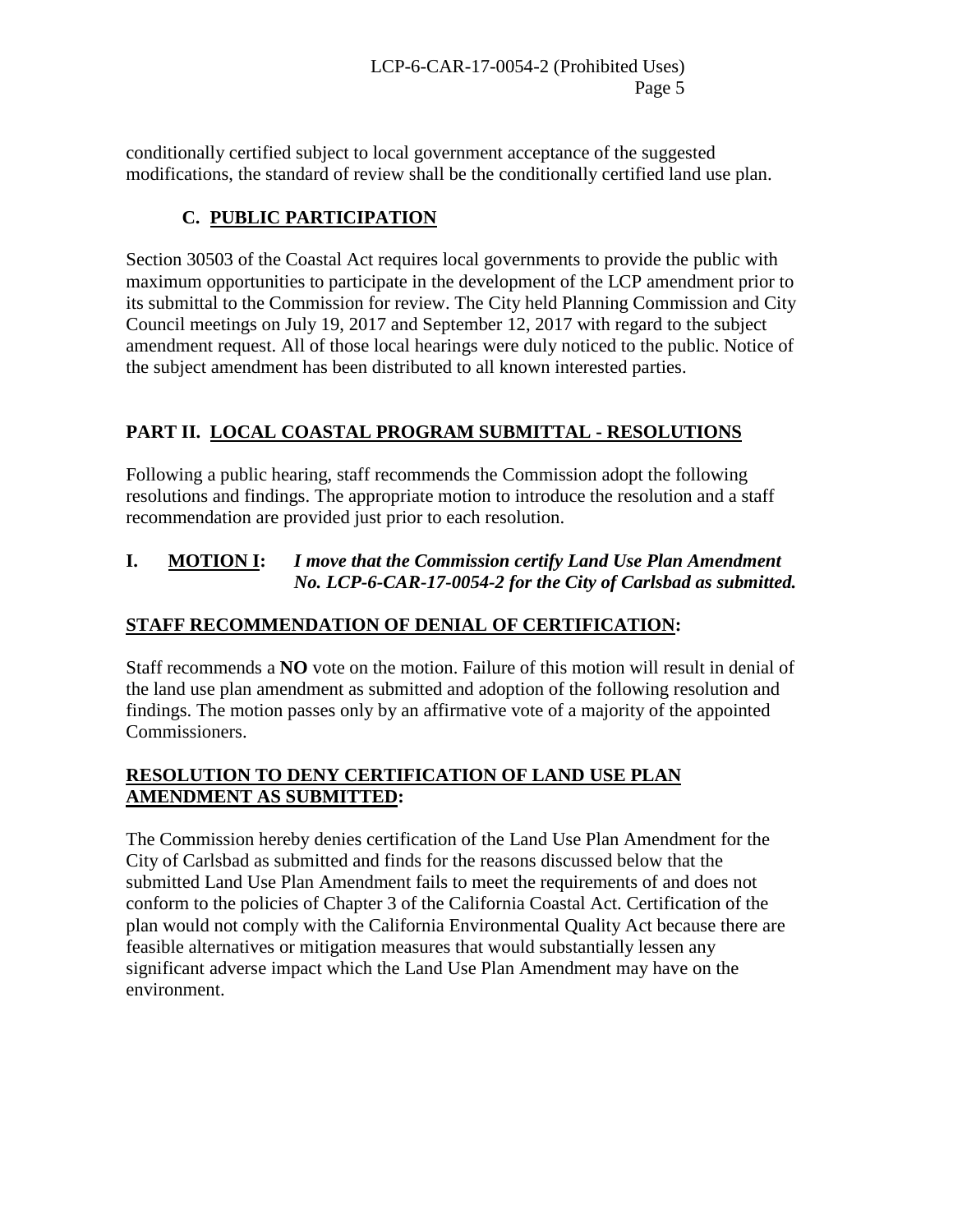# **II. MOTION:** *I move that the Commission certify Land Use Plan Amendment No. LCP-6-CAR-17-0054-2 for the City of Carlsbad if modified in accordance with the suggested changes set forth in the staff report.*

#### **STAFF RECOMMENDATION: CERTIFICATION IF MODIFIED AS SUGGESTED:**

Staff recommends a **YES** vote on the motion. Passage of the motion will result in certification with suggested modifications of the submitted land use plan amendment and the adoption of the following resolution and findings. The motion passes only by an affirmative vote of a majority of the appointed Commissioners.

#### **RESOLUTION TO CERTIFY SUBMITTED LAND USE PLAN AMENDMENT IF MODIFIED AS SUGGESTED:**

Subject to the following modifications, the Commission hereby certifies the Land Use Plan Amendment for the City of Carlsbad and finds for the reasons discussed herein that, if modified as suggested below, the submitted Land Use Plan Amendment will meet the requirements of and conform to the policies of Chapter 3 of the California Coastal Act. Certification of the plan if modified as suggested below complies with the California Environmental Quality Act because either 1) feasible mitigation measures and/or alternatives have been incorporated to substantially lessen any significant adverse effects of the plan on the environment, or 2) there are no further feasible alternatives or mitigation measures which could substantially lessen any significant adverse impact which the Land Use Plan Amendment may have on the environment.

## **III. MOTION:** *I move that the Commission reject Implementation Program Amendment No. LCP-6-CAR-17-0054-2 for the City of Carlsbad as submitted.*

#### **STAFF RECOMMENDATION OF REJECTION:**

Staff recommends a **YES** vote. Passage of this motion will result in rejection of Implementation Program Amendment and the adoption of the following resolution and findings. The motion passes only by an affirmative vote of a majority of the Commissioners present.

#### **RESOLUTION TO DENY CERTIFICATION OF THE IMPLEMENTATION PROGRAM AMENDMENT AS SUBMITTED:**

The Commission hereby denies certification of the Implementation Program Amendment submitted for the City of Carlsbad and adopts the findings set forth below on grounds that the Implementation Program Amendment as submitted does not conform with, and is not adequate to carry out, the provisions of the certified Land Use Plan. Certification of the Implementation Program Amendment would not meet the requirements of the California Environmental Quality Act as there are feasible alternatives and mitigation measures that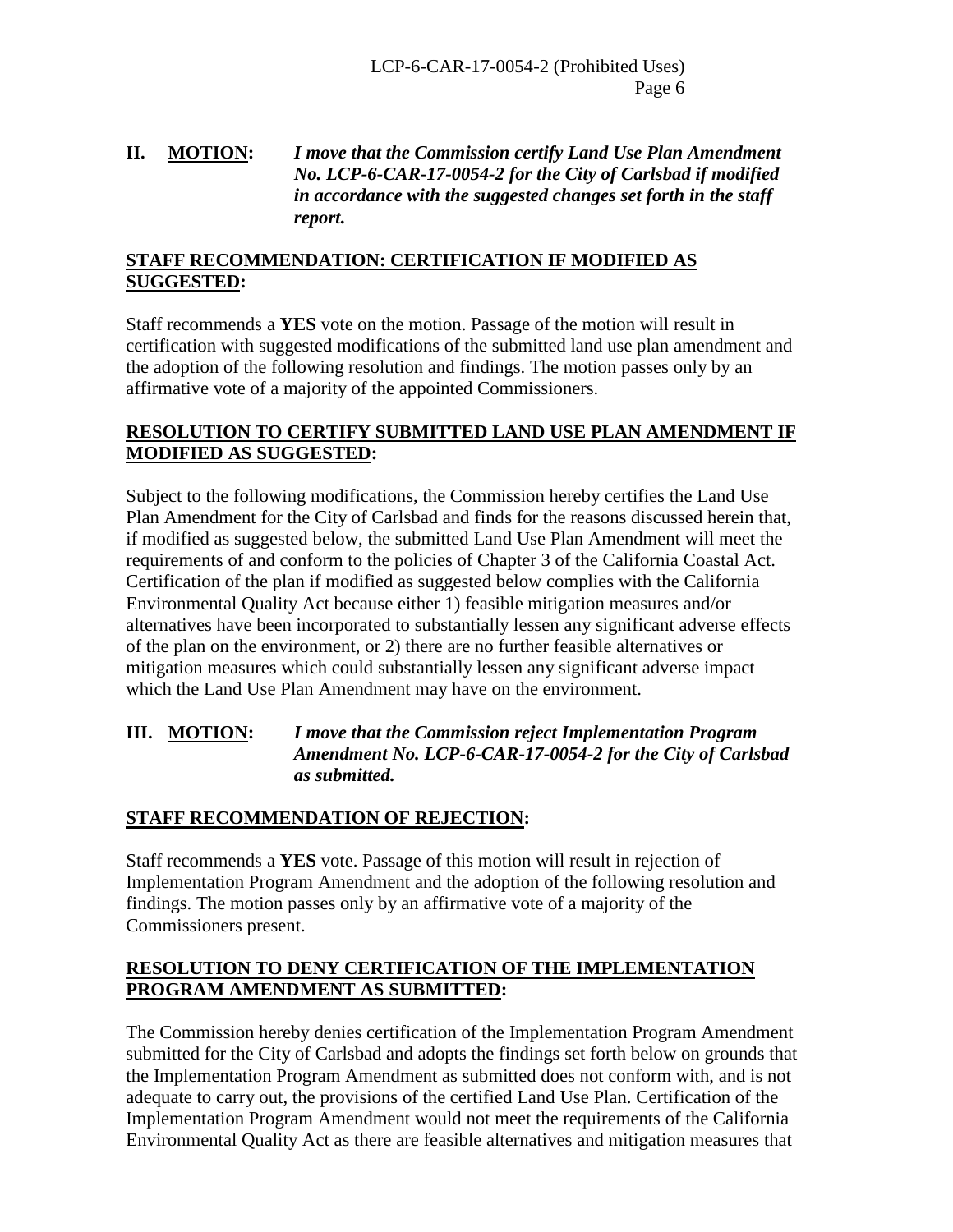would substantially lessen the significant adverse impacts on the environment that will result from certification of the Implementation Program Amendment as submitted.

#### **IV. MOTION:** *I move that the Commission certify Implementation Program Amendment No. LCP-6-CAR-17-0054-2 for the City of Carlsbad if it is modified as suggested in this staff report.*

#### **STAFF RECOMMENDATION:**

Staff recommends a **YES** vote. Passage of this motion will result in certification of the Implementation Program Amendment with suggested modifications and the adoption of the following resolution and findings. The motion passes only by an affirmative vote of a majority of the Commissioners present.

#### **RESOLUTION TO CERTIFY THE IMPLEMENTATION PROGRAM AMENDMENT WITH SUGGESTED MODIFICATIONS:**

The Commission hereby certifies the Implementation Program Amendment for the City of Carlsbad if modified as suggested and adopts the findings set forth below on grounds that the Implementation Program Amendment with the suggested modifications conforms with, and is adequate to carry out, the provisions of the certified Land Use Plan. Certification of the Implementation Program Amendment if modified as suggested complies with the California Environmental Quality Act, because either 1) feasible mitigation measures and/or alternatives have been incorporated to substantially lessen any significant adverse effects of the Implementation Program Amendment on the environment, or 2) there are no further feasible alternatives and mitigation measures that would substantially lessen any significant adverse impacts on the environment.

# **PART III.SUGGESTED MODIFICATIONS**

Staff recommends the following suggested revisions to the proposed LCP be adopted. The double-underlined sections represent language that the Commission suggests be added, and the struck-out sections represent language which the Commission suggests be deleted from the language as originally submitted.

1. Modify the General Notes under Allowable Land Uses on Page 42 of the Carlsbad Village Master Plan and Design Manual as follows:

General Notes

 $[\dots]$ 

6. Actions Cardrooms (Ch. 5.12), retail sales of dogs and cats (Ch. 7.16), camping on public property (Ch. 8.36), mini-satellite wagering (Ch. 8.80) and cannabis activities (Ch. 8.90) prohibited in the Carlsbad Municipal Code are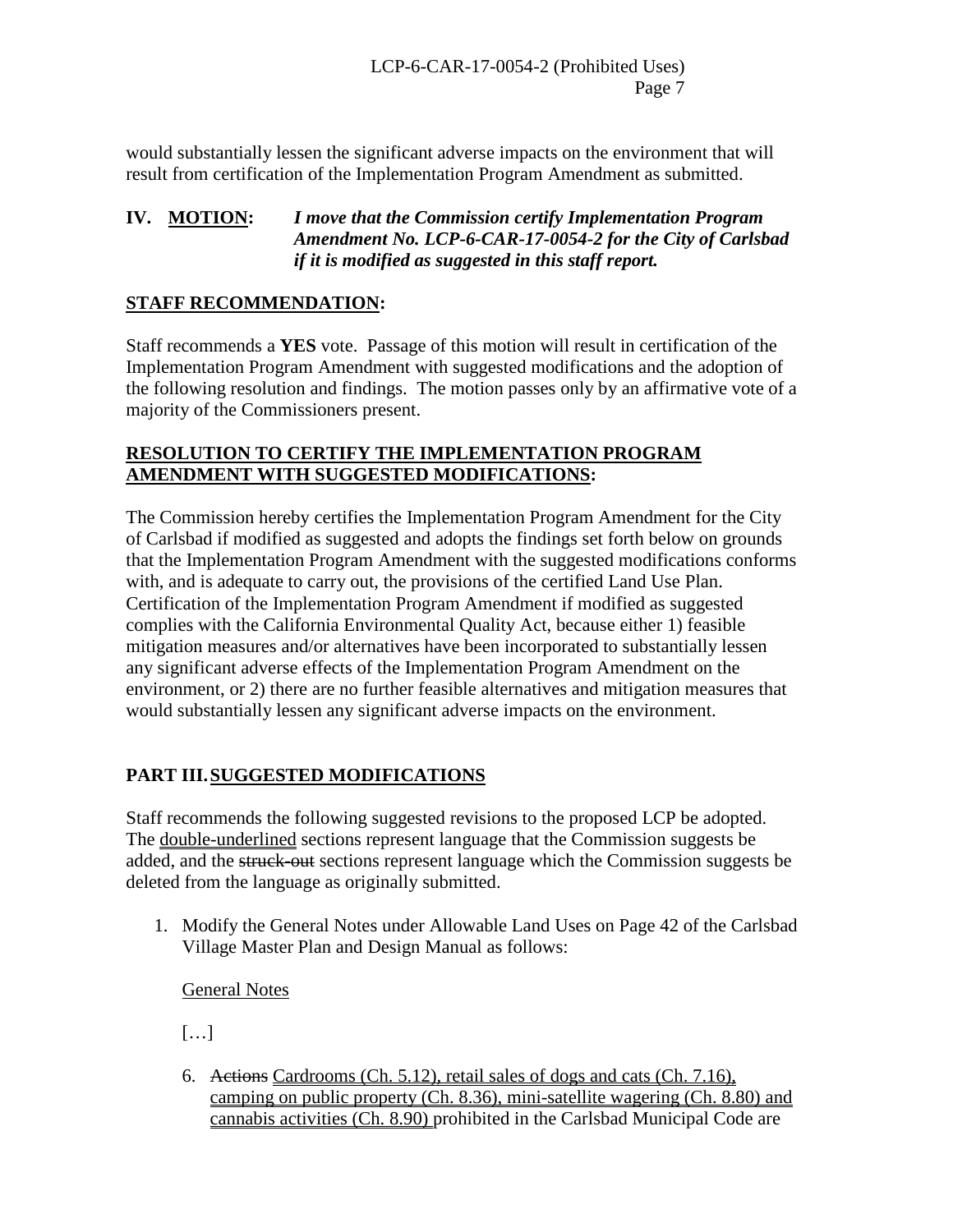also prohibited as land uses under the Village Master Plan and Design Manual.

2. Modify Section 21.05.080 – Limitation of land use, as follows:

Except as provided in this title, no building shall be erected, reconstructed or structurally altered, nor shall any building or land be used for any purpose except as hereinafter specifically provided and allowed in the same zone in which such building and land is located. Actions Cardrooms (Ch. 5.12), retail sales of dogs and cats (Ch. 7.16), camping on public property (Ch. 8.36), mini-satellite wagering (Ch. 8.80) and cannabis activities (Ch. 8.90) prohibited elsewhere in this code are also prohibited as land uses under this title.

## **PART IV. FINDINGS FOR DENIAL OF CERTIFICATION OF THE CITY OF CARLSBAD LAND USE PLAN AMENDMENT, AS SUBMITTED**

# **A. AMENDMENT DESCRIPTION**

The LUP amendment request proposes to revise the Village Master Plan and Design Manual which comprises both the LUP and IP components for the Village area LCP segment. The City's Zoning Ordinance (Title 21 of the Municipal Code) serves as part of the certified IP for all geographic segments of the City's LCP, except the Village area. To ensure consistency across all geographic LCP segments, the proposed LUP amendment revises the notes accompanying the Allowable Land Uses table in the LUP portion of the Village Master Plan to clarify that land uses that are prohibited elsewhere in the City's Municipal Code are also prohibited land uses within the Village area.

# **B. CONFORMANCE WITH SECTION 30001.5 OF THE COASTAL ACT**

The Commission finds, pursuant to Section 30512.2(b) of the Coastal Act, that portions of the Land Use Plan as set forth in the preceding resolutions are not in conformance with the policies and requirements of Chapter 3 of the Coastal Act to the extent necessary to achieve the basic state goals specified in Section 30001.5 of the Coastal Act which states:

The legislature further finds and declares that the basic goals of the state for the Coastal Zone are to:

a) Protect, maintain and, where feasible, enhance and restore the overall quality of the coastal zone environment and its natural and manmade resources.

 b) Assure orderly, balanced utilization and conservation of coastal zone resources taking into account the social and economic needs of the people of the state.

c) Maximize public access to and along the coast and maximize public recreational opportunities in the coastal zone consistent with sound resource conservation principles and constitutionally protected rights or private property owners.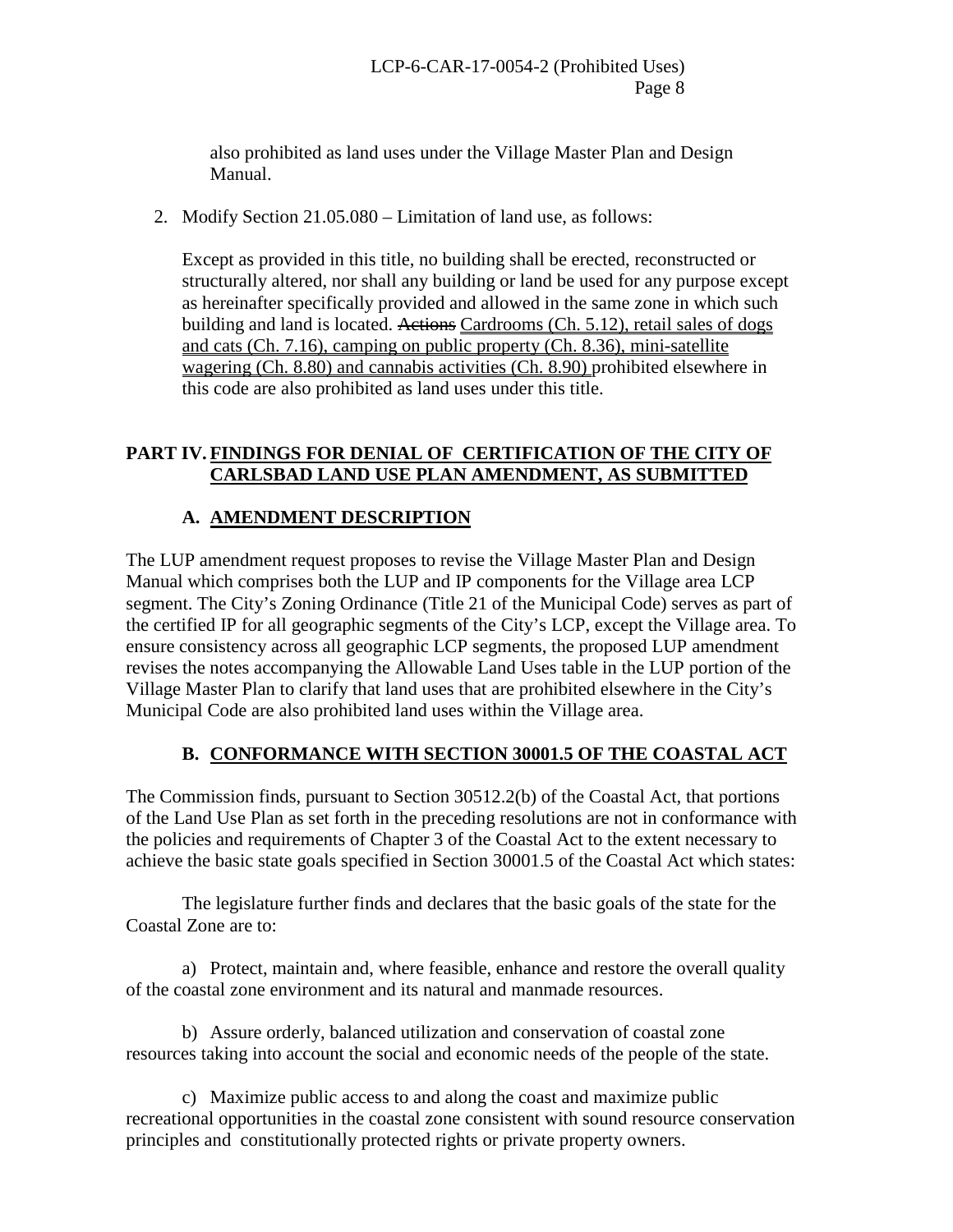(d) Assure priority for coastal-dependent and coastal-related development over other development on the coast.

 (e) Encourage state and local initiatives and cooperation in preparing procedures to implement coordinated planning and development for mutually beneficial uses, including educational uses, in the coastal zone.

The Commission therefore finds, for the specific reasons detailed below, that the land use plan does not conform with Chapter 3 of the Coastal Act with regards to public access and priority uses.

## **C. NONCONFORMITY OF THE CITY OF CARLSBAD LAND USE PLAN WITH CHAPTER 3**

Section 30210 states:

*In carrying out the requirements of Section 4 of Article X of the California Constitution, maximum access, which shall be conspicuously posted, and recreational opportunities shall be provided for all the people consistent with public safety needs and the need to protect public rights, rights of private property owners, and natural resource areas from overuse.* 

Section 30213 states:

*Lower cost visitor and recreational facilities shall be protected, encouraged, and, where feasible, provided. Developments providing public recreational opportunities are preferred.* 

Section 30222 states:

*The use of private lands suitable for visitor-serving commercial recreational facilities designed to enhance public opportunities for coastal recreation shall have priority over private residential, general industrial, or general commercial development, but not over agriculture or coastal-dependent industry.* 

The Village Master Plan and Design Manual (Master Plan) serves as the LUP and IP for the City's Village area. The Master Plan identifies allowable land uses in each district of the Village area. The City Council has also prohibited certain uses and activities in portions of the Municipal Code that are not part of the LCP. This includes cardrooms (Chapter 5.12), retail sales of dogs and cats (Chapter 7.16), camping on public property (Chapter 8.36), mini-satellite wagering (Chapter 8.80), and commercial cannabis activity (Chapter 8.90). This amendment request is intended to clarify how activities prohibited by other provisions of the Municipal Code relate to the land use regulations of the Master Plan. As proposed, this amendment would ensure that all banned uses in other parts of the City are also prohibited under the LUP for the Village LCP segment.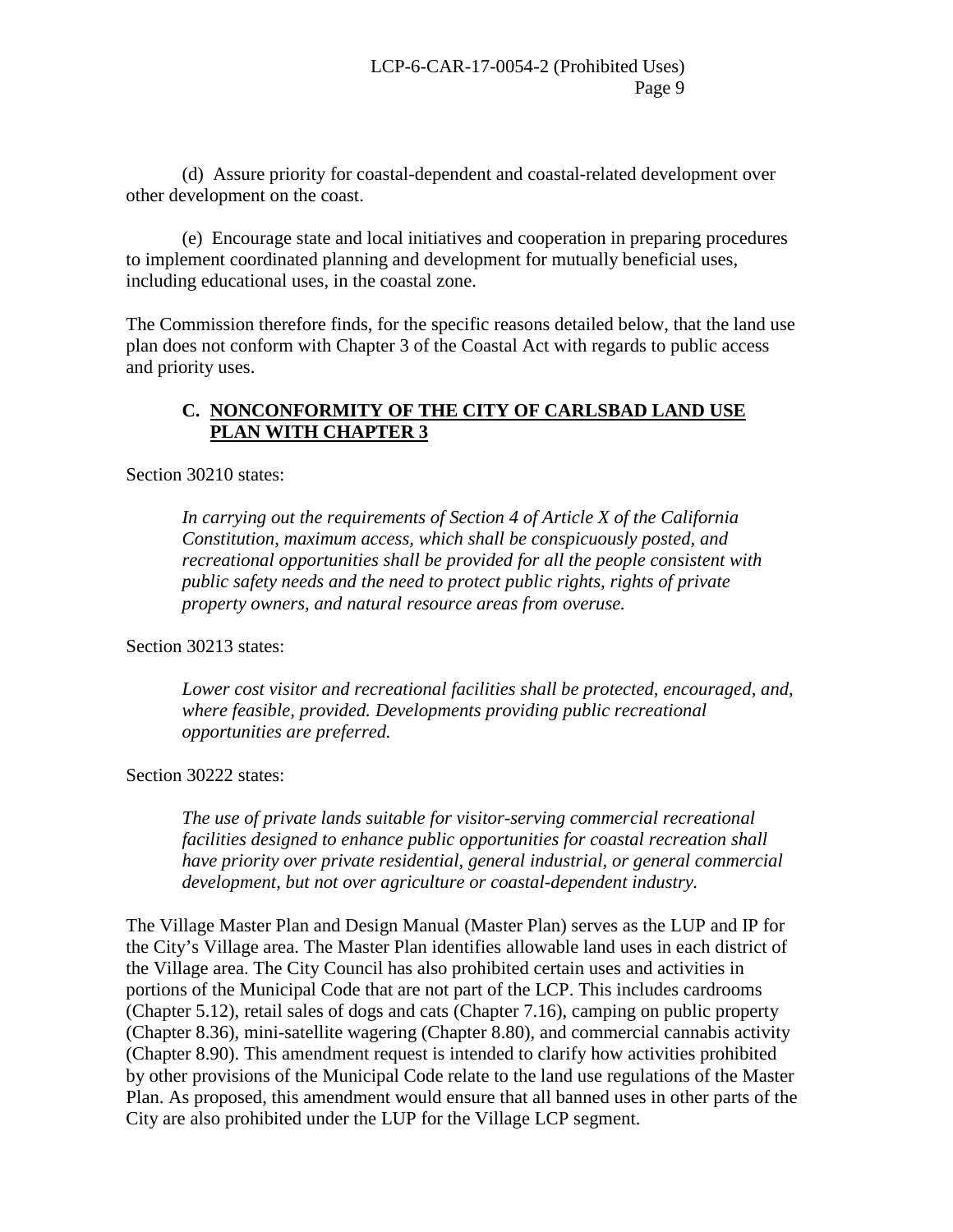However, the effect of the City's proposed LUP amendment would be to automatically prohibit within the Village LCP segment any land uses that the City Council prohibits in other Municipal Code titles, without an LCP amendment. As a change in the type of use, all land use prohibitions require Commission review and certification through the LCP amendment process in order to become effective within the coastal zone. Where such prohibition could have adverse impacts to coastal resources or coastal access, Commission review of the proposed regulation through an LCP amendment for consistency with the Chapter 3 policies of the Coastal Act is especially critical. There are several land use prohibitions or regulations the City Council could adopt that could have adverse effects on coastal resources and must be addressed through an LCP amendment, rather than incorporated by reference into the LCP in the Municipal Code without Commission review or certification. For example, the establishment of residential parking permit programs or more general public parking restrictions (time limits, parking fees, etc.) can adversely impact public coastal access and recreation in areas adjacent to beaches or other coastal recreational opportunities. As proposed, if the City Council adopted such programs outside of the LCP, this amendment could allow those parking changes to bypass Commission review for consistency with the public access and recreation policies of the Coastal Act.

Regulation of short term rentals is another example of a use that should be addressed in the LCP because short-term rentals are potentially a visitor-serving priority use under Sections 30213 and 30222 of the Coastal Act. Chapter 5.60 of the City's Municipal Code prohibits short-term rentals outside of the coastal zone and specifies permitting requirements and operational standards for short-term rentals located within the coastal zone. However, Title 5 Business Licenses and Regulations is not part of the LCP. If the proposed LUP amendment is certified as submitted and the City Council subsequently amends Title 5 to strike the exception allowing short term rentals in the coastal zone, these important options for visitors could automatically be prohibited within the Village segment without review by the Commission.

The identified examples illustrate potential conflicts with the public access and recreation policies of the Coastal Act and there could be other conflicts, such as changes to currently prohibited uses in sensitive resource areas. The possible changes over time and the lack of specificity in the amendment are problematic. Therefore, as proposed, the Commission cannot find the LUP amendment consistent with the Chapter 3 policies of the Coastal Act.

## **PART V. FINDINGS FOR APPROVAL OF THE CITY OF CARLSBAD LAND USE PLAN, IF MODIFIED**

# **A. SPECIFIC FINDINGS FOR APPROVAL**

In addition to Sections 30210 (maximum access) and 30213 (encourage lower cost visitor/recreational facilities) cited above, the following Coastal Act sections are relevant.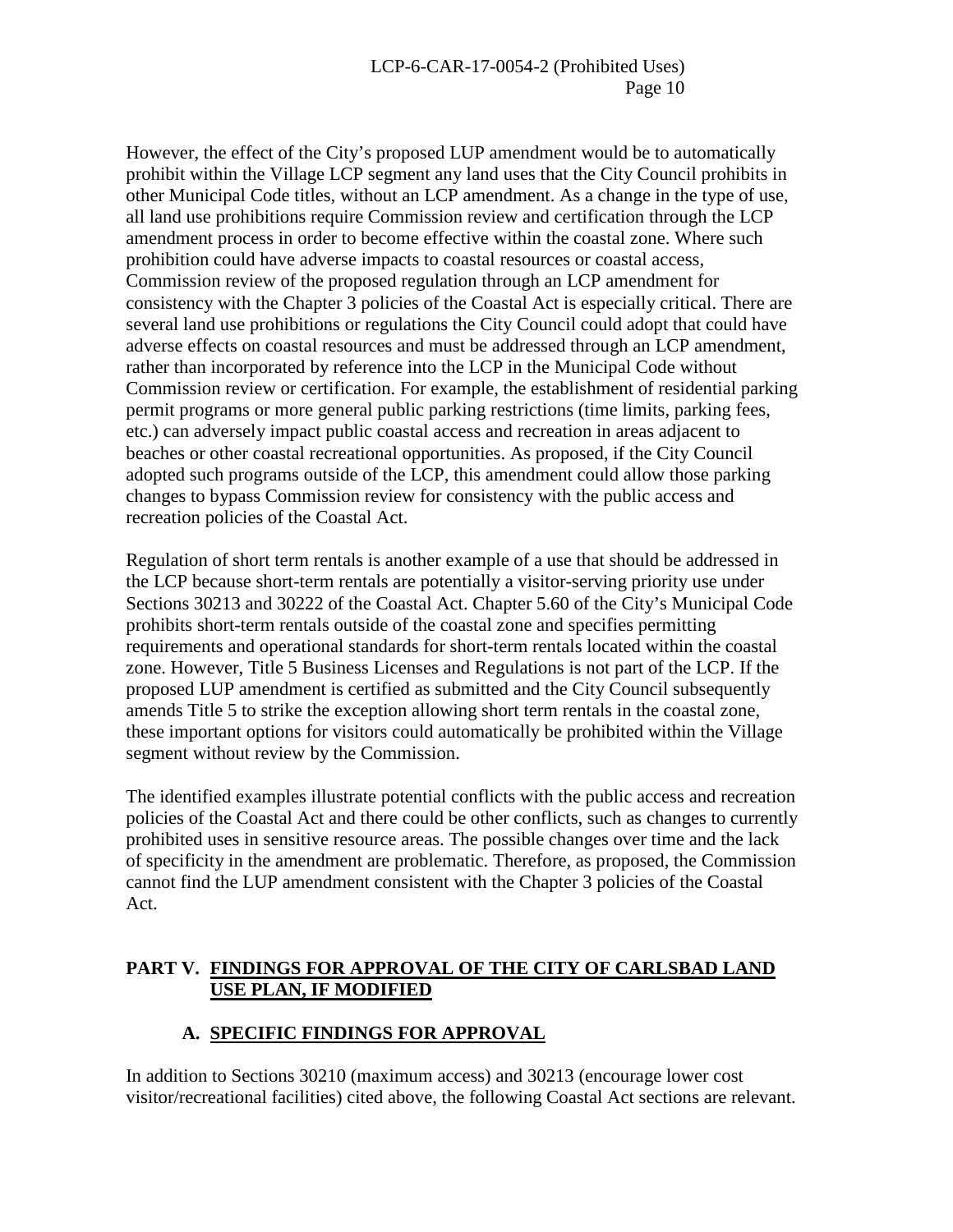#### Section 30241 states:

*The maximum amount of prime agricultural land shall be maintained in agricultural production to assure the protection of the areas' agricultural economy, and conflicts shall be minimized between agricultural and urban land uses through all of the following:*

- *(a) By establishing stable boundaries separating urban and rural areas, including, where necessary, clearly defined buffer areas to minimize conflicts between agricultural and urban land uses.*
- *(b) By limiting conversions of agricultural lands around the periphery of urban areas to the lands where the viability of existing agricultural use is already severely limited by conflicts with urban uses or where the conversion of the lands would complete a logical and viable neighborhood and contribute to the establishment of a stable limit to urban development.*
- *(c) By permitting the conversion of agricultural land surrounded by urban uses where the conversion of the land would be consistent with Section 30250.*
- *(d) By developing available lands not suited for agriculture prior to the conversion of agricultural lands.*
- *(e) By assuring that public service and facility expansions and nonagricultural development do not impair agricultural viability, either through increased assessment costs or degraded air and water quality.*
- *(f) By assuring that all divisions of prime agricultural lands, except those conversions approved pursuant to subdivision (b), and all development adjacent to prime agricultural lands shall not diminish the productivity of such prime agricultural lands.*

#### Section 30242 states:

*All other lands suitable for agricultural use shall not be converted to nonagricultural uses unless (1) continued or renewed agricultural use is not feasible, or (2) such conversion would preserve prime agricultural land or concentrate development consistent with Section 30250. Any such permitted conversion shall be compatible with continued agricultural use on surrounding lands.* 

In order to ensure that all future land use prohibitions will be subject to Commission review, Suggested Modification No. 1 clarifies that only land uses or activities prohibited outside of the Master Plan at the present time and cited in the modification are also prohibited within the Master Plan area. A separate LCP amendment will be necessary for any future prohibition enacted by the City Council outside of the Master Plan. This suggested modification would limit the scope of the City's proposed amendment and incorporate into the LCP the existing prohibitions to cardrooms, retail sales of dogs and cats, camping on public property, mini-satellite wagering, and commercial cannabis activity that currently exist in the Municipal Code. The prohibition of cardrooms, retail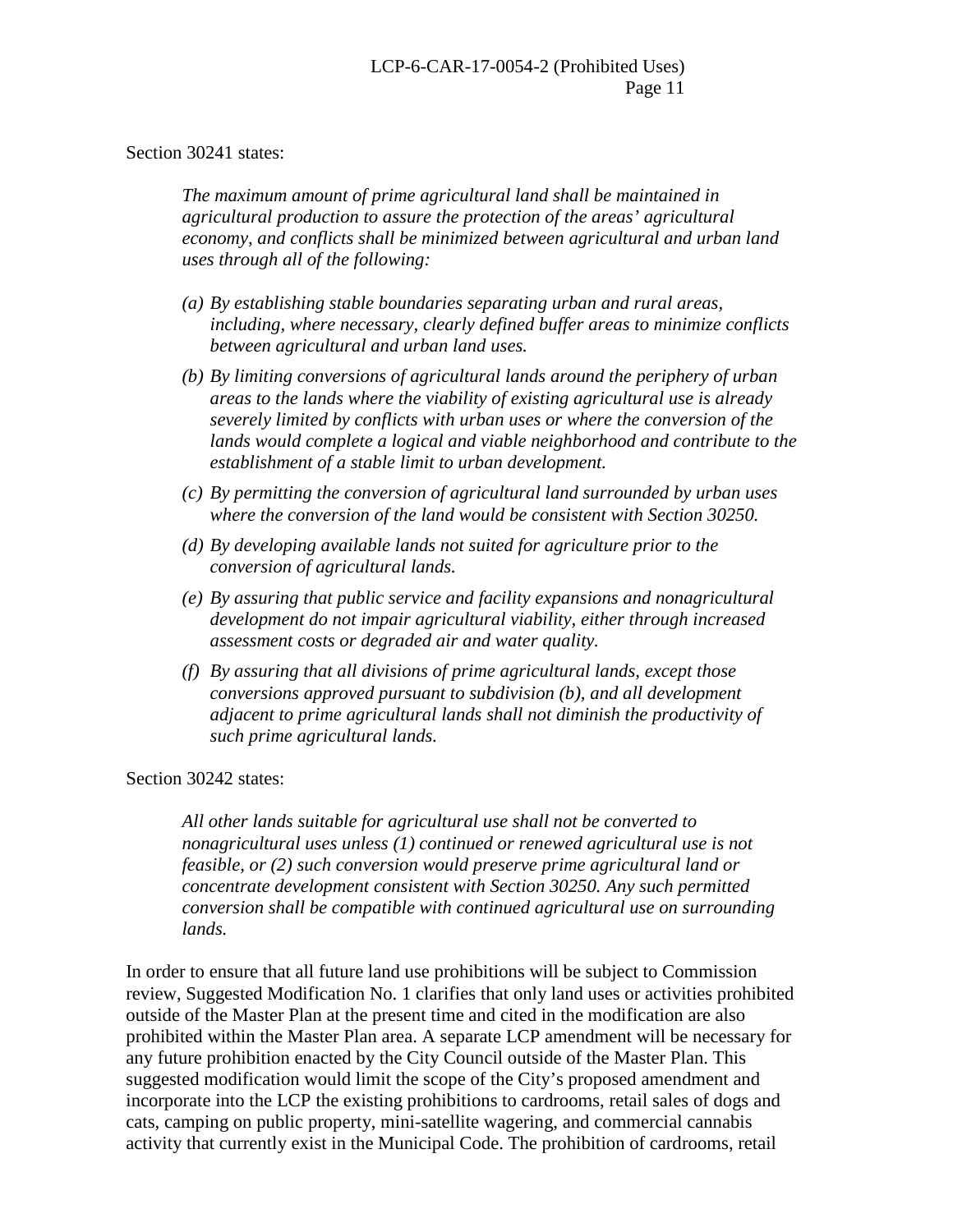sales of dogs and cats, and mini-satellite wagering raise no Coastal Act issues, and are consistent with the Chapter 3 policies.

Municipal Code Chapter 8.36 prohibits camping on public streets, public parks, public beaches and other public property, except at designated campgrounds. The prohibition is intended to maintain public access to, general public use of and recreational opportunities on public property. It is also meant to protect the public health and environment by ensuring that camping occurs only in those areas where appropriate provisions have been made for handling camping-related waste. The prohibition of camping on public property will not eliminate any existing authorized campsites and does not preclude development of new campsites on public property in the future. Campsites will remain an allowable use within all land zoned for Open Space with approval of a conditional use permit. As a result, the prohibition of camping on public property in Chapter 8.36 of the Municipal Code can be found consistent with the public access and recreation policies of the Coastal Act.

Municipal Code Chapter 8.90 prohibits commercial cannabis activity, including cultivation, possession, manufacture, distribution, processing, storage, laboratory testing, packaging, labeling, transportation, delivery or sales. The Commission has generally supported local restrictions on marijuana regulation. The proposed ban on commercial cannabis activity will not result in the conversion of any prime agricultural or non-prime agricultural land protected by Sections 30241 and 30242 of the Coastal Act. Existing prime or non-prime agricultural lands could still be used for all other agricultural purposes. Although someone might try to argue that marijuana production would be an agricultural use supported under the Coastal Act, the prohibition of one agricultural product would not be problematic as long as other agricultural crops would still be permissible. Further, there is no existing agricultural land within the Village LCP segment. As a result, incorporating the City's prohibition of commercial cannabis activity into the Village LUP does not raise any conflict with the Chapter 3 agricultural protection policies.

As modified to include only the existing prohibitions on cardrooms, retail sales of dogs and cats, camping on public property, mini-satellite wagering, and commercial cannabis activity, the Commission finds that the proposed LUP amendment to the Village Master Plan and Design Manual is consistent with the Chapter 3 policies of the Coastal Act. In addition, any future land use prohibitions/changes would also need to be considered by the Commission before enactment in the coastal zone.

## **PART VI. FINDINGS FOR REJECTION OF THE CITY OF CARLSBAD IMPLEMENTATION PLAN AMENDMENT, AS SUBMITTED**

# **A. AMENDMENT DESCRIPTION**

The City's Zoning Ordinance, Title 21 of the Municipal Code, is part of the certified Implementation Plan (IP). The IP amendment request proposes to revise Section 21.05.080 of the Zoning Ordinance to clarify that land uses that are expressly prohibited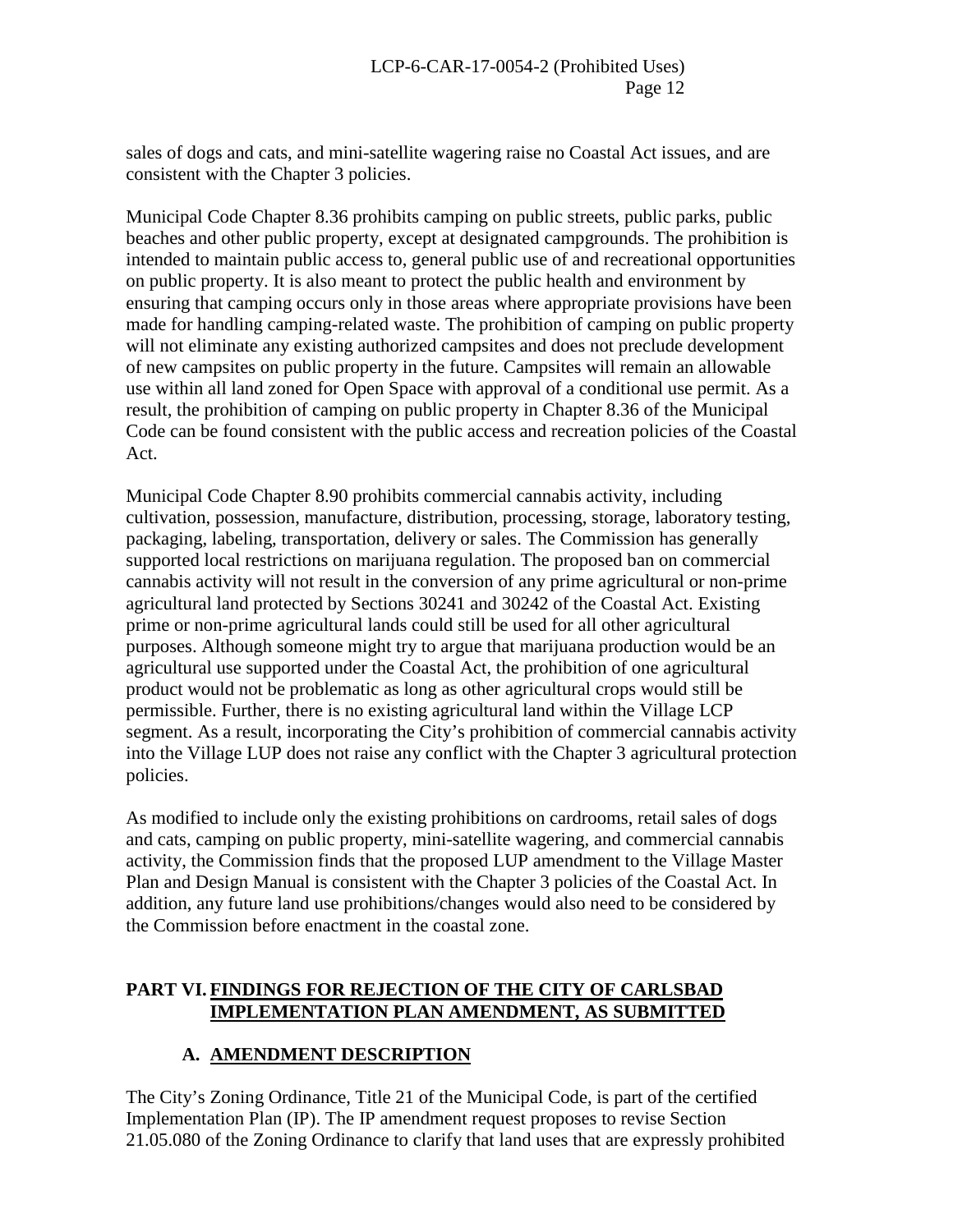elsewhere in the City's Municipal Code are also prohibited land uses within the Zoning Ordinance.

The City's Zoning Ordinance is a "permissive" code, meaning that any land use not expressly allowed is prohibited. However, as previously described in the findings for the LUP amendment, the City Council has also regulated or prohibited certain land uses and activities in other titles of the Municipal Code that are not part of the certified IP. The proposed amendment is intended to clarify how activities prohibited by other provisions of the Municipal Code relate the land use regulations of the Zoning Ordinance, as certified in the City's LCP.

# **B. SUMMARY FINDINGS FOR REJECTION**

As proposed, the amendment to Section 21.05.080 of the Zoning Ordinance would allow land use prohibitions and regulations adopted in other sections of the Municipal Code to be automatically applicable within the LCP and potentially exempt from Commission review. All land use prohibitions require Commission review and certification through the LCP amendment process in order to become effective within the coastal zone. Where regulation or prohibition of land uses or activities has potential to adversely impact coastal resources, including public access, and priority uses under the Coastal Act, Commission review of the change through an LCP amendment is especially critical to ensure consistency with the City's certified LUP.

# **C. SPECIFIC FINDINGS FOR REJECTION**

The standard of review for LCP implementation submittals or amendments is their consistency with and ability to carry out the provisions of the certified LUP.

a) **Purpose and Intent of the Ordinance**. Section 21.05.080 of the Zoning Ordinance describes limitations of land use and requires that buildings and land may only be used as allowed by the zone in which it is located.

b) **Major Provisions of the Ordinance**. The proposed amendment adds text to Section 21.05.080 clarifying that land uses prohibited elsewhere in the Municipal Code are also prohibited as land uses under the Zoning Ordinance, as certified in the City's LCP.

# c) **Adequacy of the Ordinance to Implement the Certified LUP Segments**.

The City of Carlsbad has applicable policies within the Mello II segment of its certified LUP that state:

Policy 6-10 Lower Cost Visitor-Serving Recreational Uses

*Lower cost visitor and recreational facilities shall be protected, encouraged, and, where feasible, provided.*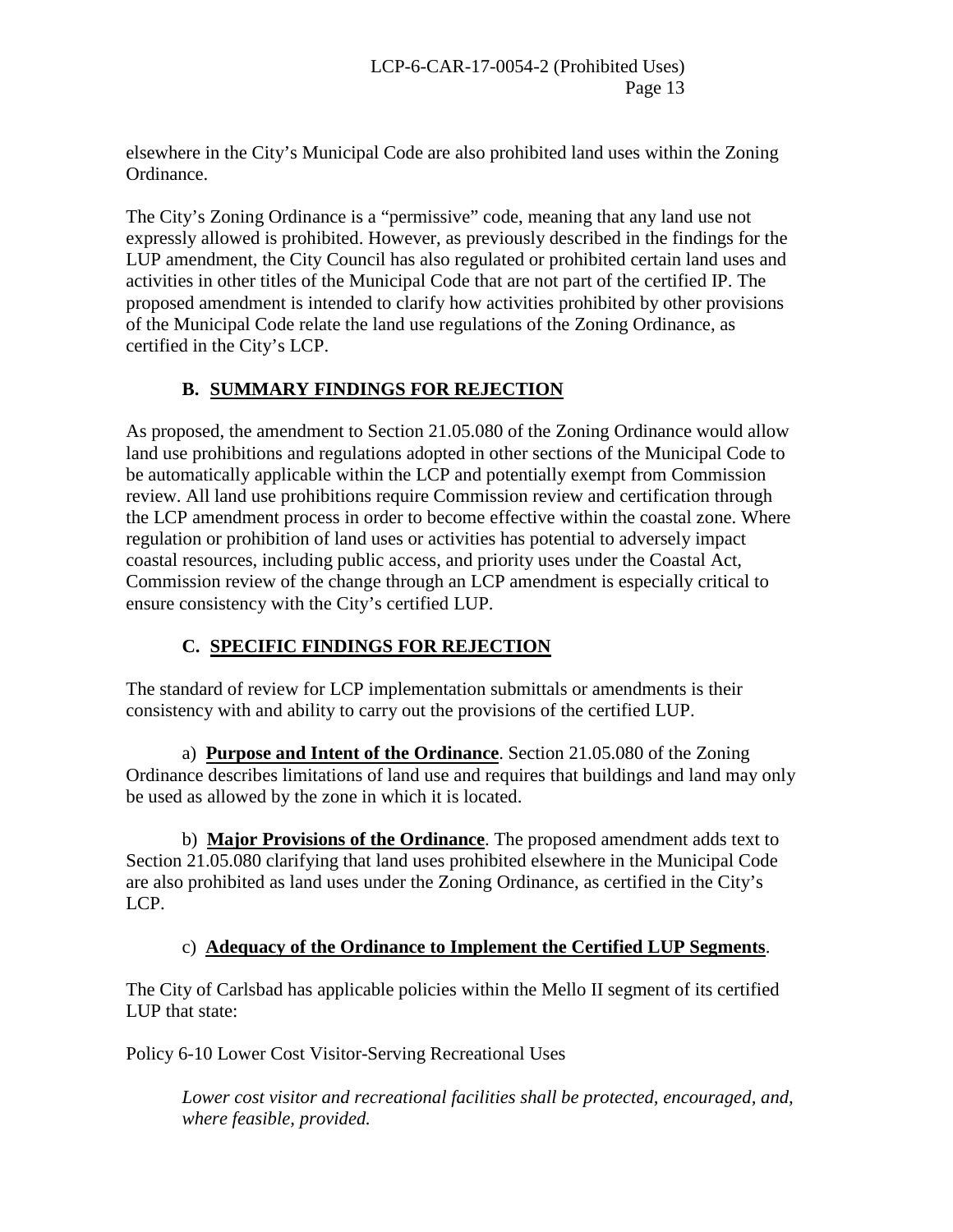*Encourage a range of affordability for overnight visitor accommodations. Evaluate the affordability of any new or redeveloped overnight visitor accommodations, including amenities that reduce the cost of stay. Mitigation may be applied to protect and encourage affordable overnight accommodations.* 

As previously described in the findings for the LUP amendment, the proposed IP amendment creates the potential to exempt changes in land uses or activities from Commission review. Some changes could have adverse impacts on coastal resources and could be inconsistent with the certified LUP. For example, Policy 6-10 of the Mello II LUP requires protection of existing lower cost visitor and recreational facilities. Short term rentals within the coastal zone provide some lower cost visitor serving opportunities protected by Policy 6-10. However, the provision allowing short term rentals in the coastal zone is located outside of the LCP (Municipal Code Chapter 5.60). If the City Council amended Chapter 5.60 to prohibit short term rentals in the coastal zone, this proposed IP amendment could make such a prohibition effective within the LCP despite the potential conflict with Policy 6-10. Therefore, the Commission must reject the proposed code amendment as submitted.

#### **PART VII. FINDINGS FOR APPROVAL OF THE CITY OF CARLSBAD IMPLEMENTATION PLAN AMENDMENT, IF MODIFIED**

The City of Carlsbad has applicable policies within the Mello II segment of its certified LUP that state:

Policy 2-1 Conservation of Agricultural Lands

*(a)(1) Coastal Agriculture: Consistent with the provisions of Sections 30241 and 30242 of the Coastal Act, it is the policy of the City to contribute to the preservation of the maximum amount of prime agricultural land throughout the coastal zone by providing for the balanced, orderly conversion of designated nonprime coastal agricultural lands.* 

*[…]*

*(c)Permitted Uses on Designated Coastal Agricultural Lands: The land uses described below shall apply to any designated coastal agricultural land which has not been approved for development.* 

- *(1) On any Class I through Class IV Agricultural Lands the following uses only are permitted:*
	- *a) Cattle, sheep, goats and swine production, provided that the number of any one or combination of said animals shall not exceed one animal per half acre of lot area. Structures for containing animals shall not be located within fifty feet of any habitable structure on the same parcel, nor within three hundred feet of an adjoining parcel zoned for residential uses.*
	- *b) Crop production.*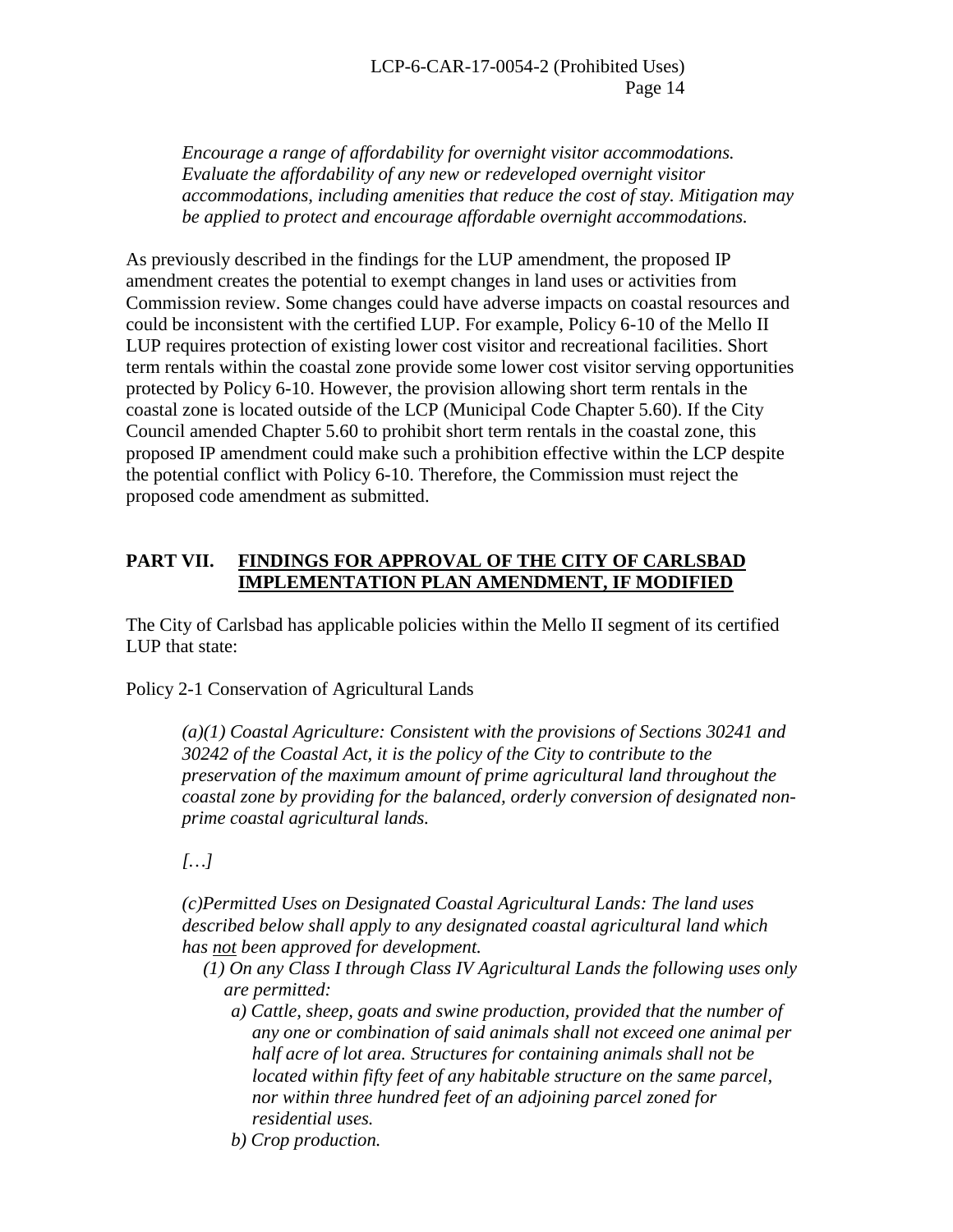*c) Floriculture.*

*d) Horses, private use.* 

*e) Nursery crop production.* 

*[…]*

 *(2) On any Class V through VIII Agricultural Lands the following uses only are permitted:* 

*a) All of the permitted uses listed above.*

*b) Hay and feed stores.* 

*c) Nurseries, retail and wholesale.* 

- *d) Packing sheds, processing plants and commercial outlets for farm crops, provided that such activities are not located within 100 feet of any lot line.*
- *e) Greenhouses, provided all requirements for yard setbacks and height as specified in Chapter 21.07 of the Code are met.*

Policy 6-4 Need for Additional Overnight Camping

*Additional overnight camping facilities, the main source of lower cost visitor and recreational facilities, are needed throughout the San Diego coastal region. Additional facilities of this kind should be provided in a regional park within the Carlsbad area. This can be accomplished in conjunction with an eventual Batiquitos Park, within the Agua Hedionda Specific Plan Area, and/or along with the development of private recreational facilities.*

Policy 7-3 Access Along Shoreline

*The City will cooperate with the State to ensure that lateral beach access is protected and enhanced to the maximum degree feasible, and will continue to formalize shoreline prescriptive rights.*

In order to address the potential inconsistencies with the City's LUP policies, Suggested Modification No. 2 clarifies that only land uses or activities currently prohibited outside of the Zoning Ordinance are also now being prohibited within the City's certified Zoning Ordinance. A separate LCP amendment will be necessary for any future prohibition enacted by the City Council. This suggested modification would limit the scope of the City's proposed amendment and incorporate into the LCP the existing prohibitions of cardrooms, retail sales of dogs and cats, camping on public property, mini-satellite wagering, and commercial cannabis activity that currently exist in the Municipal Code. The prohibition of cardrooms, retail sales of cats and dogs, and mini-satellite wagering are consistent with the policies of the certified LUP.

The City's certified LUP for the Mello II LCP segment contains policies related to the provision of additional overnight camping facilities and the protection and enhancement of lateral beach access. The prohibition of camping on public property in Municipal Code Chapter 8.36 clarifies that camping may only occur in those areas where appropriate provisions have been made for handling camping-related waste. The chapter also serves to protect general public access to and use of public areas. The prohibition of camping on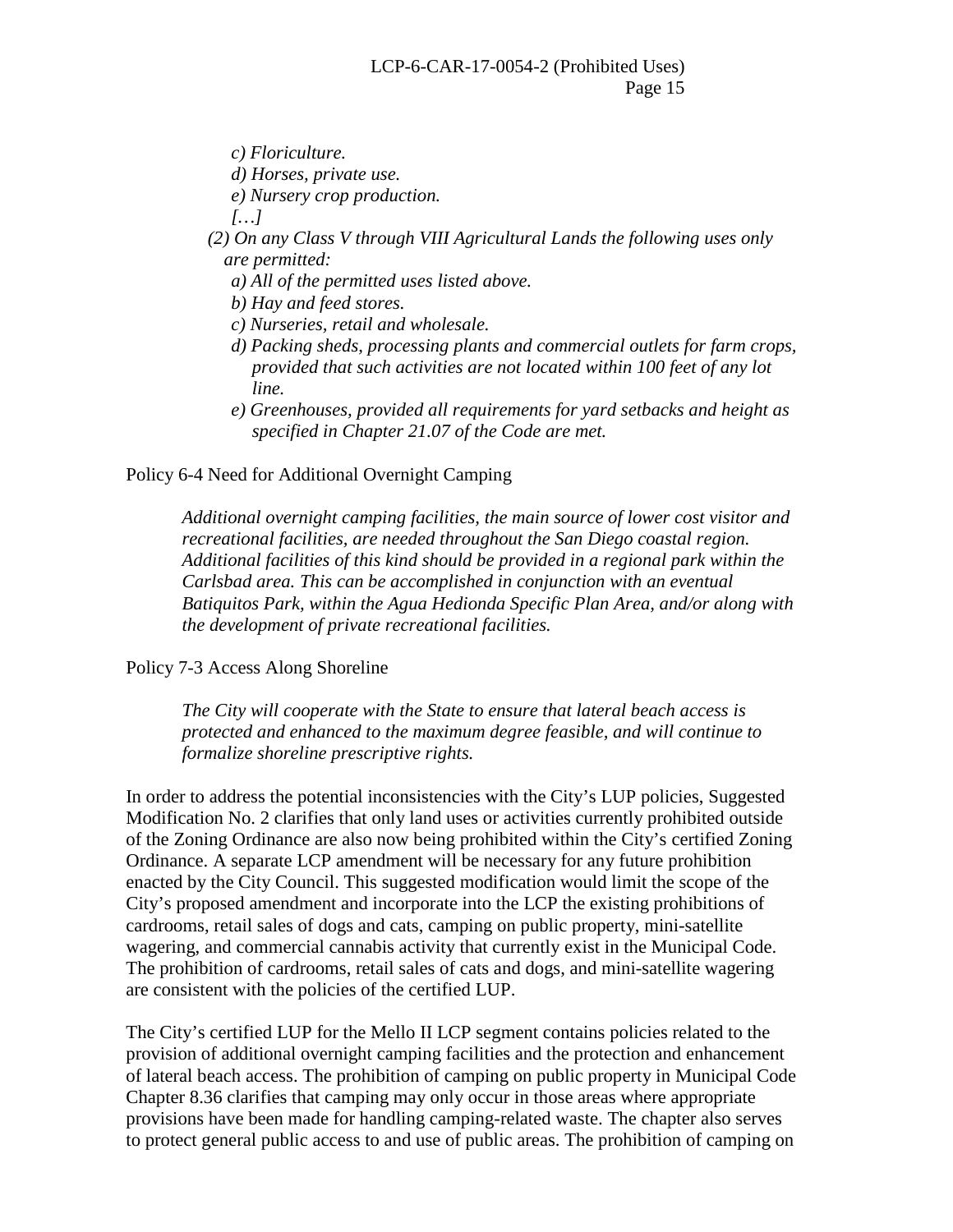public property will not eliminate any existing authorized campsites and does not preclude development of new campsites on public property in the future. Campsites will remain an allowable use within all land zoned for Open Space with approval of a conditional use permit. As a result, the prohibition of camping on public property does not raise any conflict with the mandate for additional overnight camping facilities in LUP Policy 6-4. Further, the prohibition of camping on public beaches (except in designated campgrounds) is intended to ensure continued public lateral beach access. Therefore, the prohibition of camping on public property in Municipal Code Chapter 8.36 can be found consistent with LUP Policy 7-3.

LUP Policy 2-1 from the Mello II LCP segment protects lands designated for coastal agriculture from conversion to urban uses and specifically permits crop production and nursery crop production on designated coastal agricultural lands. The prohibition of commercial cannabis activity, including the cultivation of cannabis, will not convert any lands designated for coastal agriculture and will not prevent the use of agricultural lands for a wide variety of agricultural uses. Therefore, the prohibition of commercial cannabis activity described in Municipal Code Chapter 8.90 does not raise any conflict with the LUP policies related to agriculture.

As modified to include only the prohibitions on cardrooms, retail sales of dogs and cats, camping on public property, mini-satellite wagering, and commercial cannabis activity, the Commission finds that the proposed IP amendment to the Zoning Ordinance is consistent with the policies of the certified land use plans.

## **PART VIII. CONSISTENCY WITH THE CALIFORNIA ENVIRONMENTAL QUALITY ACT (CEQA)**

Section 21080.9 of the California Environmental Quality Act (CEQA) exempts local government from the requirement of preparing an environmental impact report (EIR) in connection with its local coastal program. The Commission's LCP review and approval program has been found by the Resources Agency to be functionally equivalent to the EIR process. Thus, under CEQA Section 21080.5, the Commission is relieved of the responsibility to prepare an EIR for each LCP submission.

The City of Carlsbad determined that the proposed revisions were exempt from the provisions of CEQA pursuant to Section 15061(b)(3) of the CEQA Guidelines (Cal. Code of Regs., tit. 14) because amendments that refine or clarify existing land use standards do not have a significant effect on the environment.

Nevertheless, the Commission is required in an LCP submittal or, as in this case, an LCP amendment submittal, to find that the LCP, or LCP, as amended, does conform with CEQA provisions. The City's amendment request consists of a Land Use Plan amendment and an Implementation Plan amendment. The Land Use Plan amendment raises concerns regarding the public access and priority use policies of the Coastal Act and thus cannot be found to be consistent with and adequate to carry out the Chapter 3 policies of the Coastal Act. The Commission, therefore, has suggested one modification